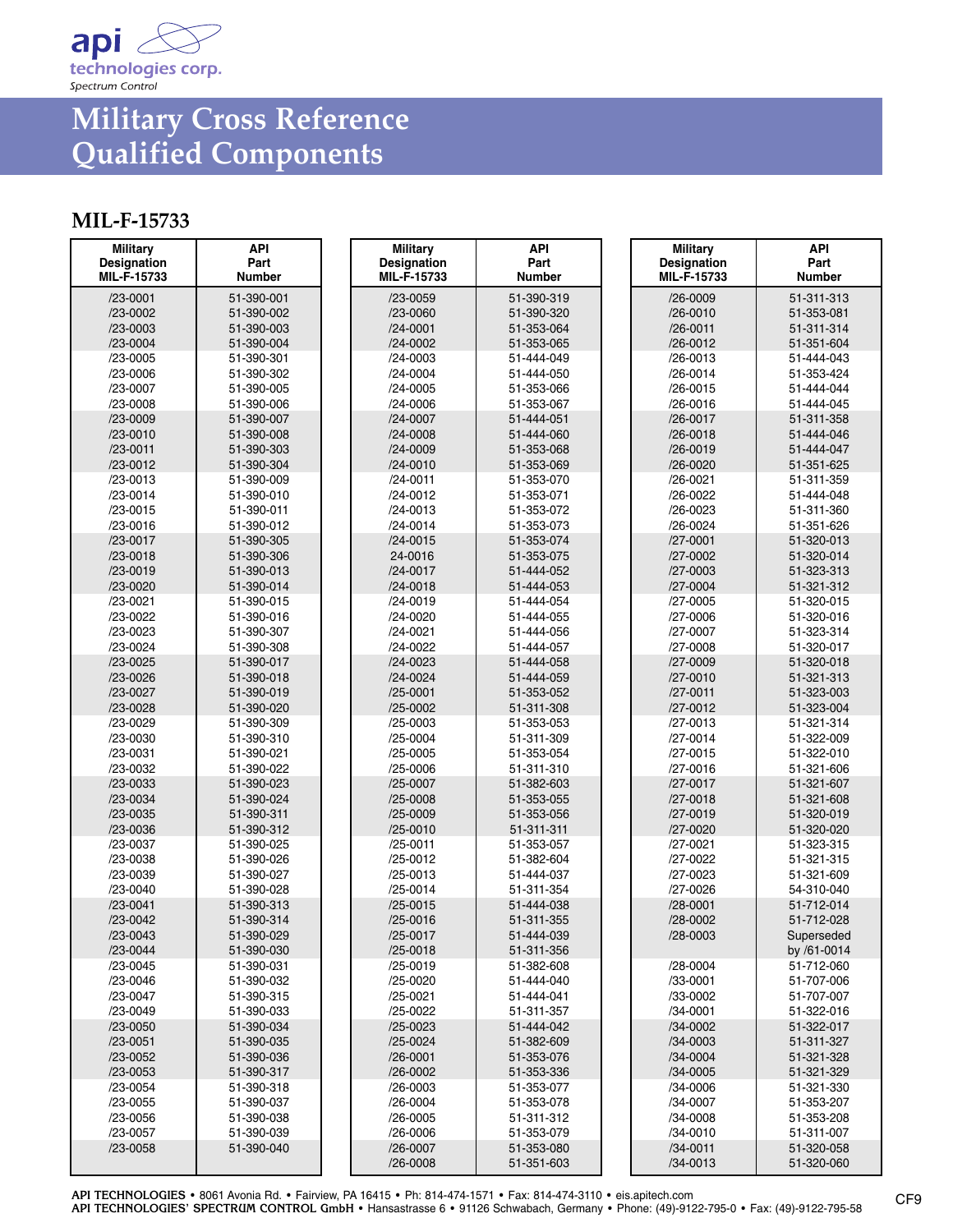

## **Military Cross Reference Qualified Components**

### **MIL-F-15733 (cont'd) MIL-F-28861**

| <b>Military</b><br><b>Designation</b><br>MIL-F-15733 | <b>API</b><br>Part<br><b>Number</b> | <b>Military</b><br><b>Designation</b><br>MIL-F-15733 | API<br>Part<br><b>Number</b> | <b>Military</b><br><b>Designation</b><br>MIL-F-28861 |  |
|------------------------------------------------------|-------------------------------------|------------------------------------------------------|------------------------------|------------------------------------------------------|--|
| $/34 - 0014$                                         | 51-311-340                          | /54-0001                                             | 51-311-404                   | $/1 - 001$                                           |  |
| $/34 - 0015$                                         | 51-444-005                          | /54-0002                                             | 51-311-405                   | $/1 - 002$                                           |  |
| $/34 - 0016$                                         | 51-444-105                          | /54-0003                                             | 51-311-406                   | $/1 - 003$                                           |  |
| /34-0017                                             | 51-444-016                          | /54-0004                                             | 51-311-407                   | $/1 - 004$                                           |  |
| /34-0018                                             | 51-444-106                          | /54-0005                                             | 51-311-408                   | $/1 - 005$                                           |  |
| /34-0020                                             | 51-320-061                          | /54-0006                                             | 51-311-409                   | $/1 - 006$                                           |  |
| /34-0021                                             | 51-320-062                          | /54-0007                                             | 51-311-410                   | $/1 - 007$                                           |  |
| /34-0029                                             | 51-320-063                          | /54-0008                                             | 51-311-411                   | $/1 - 008$                                           |  |
| /34-0030                                             | 51-444-027                          | /54-0009                                             | 51-311-412                   | $/1 - 009$                                           |  |
| $/34 - 0031$                                         | 51-321-391                          | $/54 - 0010$                                         | 51-311-413                   | $/1 - 010$                                           |  |
| /34-0035                                             | 54-370-030                          | /54-0011                                             | 51-311-414                   | $/1 - 011$                                           |  |
| /34-0036                                             | 54-370-033                          | /54-0012                                             | 51-311-415                   | $/1 - 012$                                           |  |
| /34-0037                                             | 54-310-039                          | /54-0013                                             | 51-311-416                   | $/1 - 013$                                           |  |
| /38-0001                                             | 51-343-018                          | /54-0014                                             | 51-311-417                   | $/1 - 014$                                           |  |
| /38-0002                                             | 51-343-028                          | $/54 - 0015$                                         | 51-444-115                   | $/1 - 015$                                           |  |
| /38-0003                                             | 51-353-422                          | /54-0016                                             | 51-444-116                   | $/1 - 016$                                           |  |
| /38-0004                                             | 51-359-021                          | /54-0017                                             | 51-321-670                   | $/1 - 017$                                           |  |
| /38-0005                                             | 51-359-024                          | $/54 - 0018$                                         | 51-444-117                   | $/1 - 018$                                           |  |
| /38-0006                                             | 51-343-034                          | /54-0019                                             | 51-444-118                   | $/1 - 019$                                           |  |
| /38-0008                                             | 51-359-050                          | $/56 - 0001$                                         | 51-444-800                   | $/1 - 020$                                           |  |
| /39-0001                                             | 51-353-148                          | /57-0001                                             | 51-359-041                   | $/1 - 021$                                           |  |
| /39-0002                                             | 51-353-149                          | /58-0001                                             | 51-359-051                   | $/1 - 022$                                           |  |
| /39-0003                                             | 51-353-150                          | /58-0002                                             | 51-444-072                   | $/1 - 023$                                           |  |
| /39-0004                                             | 51-353-151                          | /58-0003                                             | 54-367-069                   | $/1 - 024$                                           |  |
| /39-0005                                             | 51-353-152                          | /58-0004                                             | 51-359-105                   | $/1 - 025$                                           |  |
| /39-0006                                             | 51-353-153                          | $/61 - 0001$                                         | 51-719-053                   | $/1 - 026$                                           |  |
| 39-0007                                              | 51-353-154                          | /61-0002                                             | 51-719-054                   | $/1 - 031$                                           |  |
| /39-0008                                             | 51-353-155                          | /61-0003                                             | 51-702-020                   | $/1 - 032$                                           |  |
| /39-0009                                             | 51-353-156                          | /61-0004                                             | 51-702-021                   | $/1 - 033$                                           |  |
| /39-0010                                             | 51-353-157                          | /61-0005                                             | 51-714-051                   | $/1 - 034$                                           |  |
| /39-0011                                             | 51-353-344                          | /61-0006                                             | 51-714-052                   | $/1 - 035$                                           |  |
| /39-0012                                             | 51-353-345                          | /61-0007                                             | 51-714-053                   | $/1 - 036$                                           |  |
| /39-0013                                             | 51-353-223                          | /61-0008                                             | 51-712-063                   | $/2 - 001$                                           |  |
| /39-0014                                             | 51-353-287                          | /61-0009                                             | 51-709-015                   | $/2 - 002$                                           |  |
| /39-0015                                             | 51-353-418                          | $/61 - 0010$                                         | 51-714-054                   | $/2 - 003$                                           |  |
| /39-0016                                             | 51-311-346                          | $/61 - 0011$                                         | 51-714-055                   | $/2 - 004$                                           |  |
| /39-0017                                             | 51-311-347                          | /61-0012                                             | 51-714-056                   | $/2 - 005$                                           |  |
| /39-0018                                             | 51-311-348                          | /61-0013                                             | 51-712-067                   | $/2 - 006$<br>$/2 - 007$                             |  |
| /40-0001<br>/43-0001                                 | 51-704-002<br>51-719-023            | /61-0014<br>/62-0001                                 | 51-712-065<br>51-703-012     | $/2 - 008$                                           |  |
| /43-0002                                             | 51-712-055                          | /62-0002                                             | 51-713-010                   | $/2 - 009$                                           |  |
| /44-0001                                             | 51-744-003                          | /62-0003                                             | 51-703-013                   | $/2 - 010$                                           |  |
| /44-0002                                             | 51-762-005                          | /62-0004                                             | 51-750-309                   | $/2 - 011$                                           |  |
| /44-0003                                             | 51-762-006                          | /63-0001                                             | 52-304-014                   | $/2 - 012$                                           |  |
| /46-0001                                             | 51-709-004                          | /66-0001                                             | 51-707-026                   | $/2 - 013$                                           |  |
| /48-0001                                             | 51-385-038                          | /67-0001                                             | 51-320-170                   | $/2 - 014$                                           |  |
| /48-0002                                             | 51-385-040                          | /67-0002                                             | 51-320-171                   | $/2 - 015$                                           |  |
| /48-0003                                             | 51-385-049                          | /67-0003                                             | 51-320-172                   | $/2 - 016$                                           |  |
| /48-0005                                             | 51-385-050                          | /67-0004                                             | 51-320-173                   | $/2 - 017$                                           |  |
| /49-0001                                             | 51-359-053                          | /67-0005                                             | 51-320-174                   | $/2 - 018$                                           |  |
| /49-0003                                             | 51-359-034                          | /67-0006                                             | 51-320-175                   | $/2 - 019$                                           |  |
| /49-0004                                             | 51-359-035                          | /67-0007                                             | 51-320-176                   | $/2 - 020$                                           |  |
| /49-0006                                             | 51-359-044                          | /67-0008                                             | 51-320-177                   | $/2 - 021$                                           |  |
| /49-0007                                             | 51-359-055                          | /67-0009                                             | 51-321-402                   | $/2 - 022$                                           |  |
| /49-0008                                             | 54-370-032                          | /67-0010                                             | 51-321-404                   | $/2 - 023$                                           |  |
| /49-0010                                             | 54-370-034                          | /67-0011                                             | 51-321-405                   | $/2 - 024$                                           |  |
| $/51 - 0001$                                         | 51-703-007                          | /67-0012                                             | 51-321-403                   | $/3 - 001$                                           |  |
| /51-0002                                             | 51-750-313                          |                                                      |                              | $/3 - 002$                                           |  |

/1-001 51-359-081 54-367-049 51-359-082 54-367-050 51-359-083 54-367-051 51-359-084 54-367-052 /1-009 51-359-085 54-367-053 51-359-086 54-367-054 51-359-087 54-367-055 51-359-088 54-367-056 51-359-089 54-367-057 /1-019 51-359-090 54-367-058 51-359-122 54-367-085 /1-023 51-359-123 54-367-086 /1-025 51-359-124 54-367-087 /1-031 51-359-125 54-367-088 /1-033 51-359-126 54-367-089 51-359-127 54-367-090 51-311-010 /2-002 51-311-011 51-311-365 /2-004 51-311-012 51-311-013 /2-006 51-311-366 /2-007 51-311-014 /2-008 51-311-015 51-311-367 /2-010 51-311-016 /2-011 51-311-017 /2-012 51-311-368 /2-013 51-311-018 /2-014 51-311-019 51-311-369 /2-016 51-311-020 /2-017 51-311-021 /2-018 51-311-370 /2-019 51-311-022 /2-020 51-311-023 /2-021 51-311-371 /2-022 51-311-024 /2-023 51-311-025 /2-024 51-311-372 /3-001 51-390-044 51-390-045

**API Part Number**